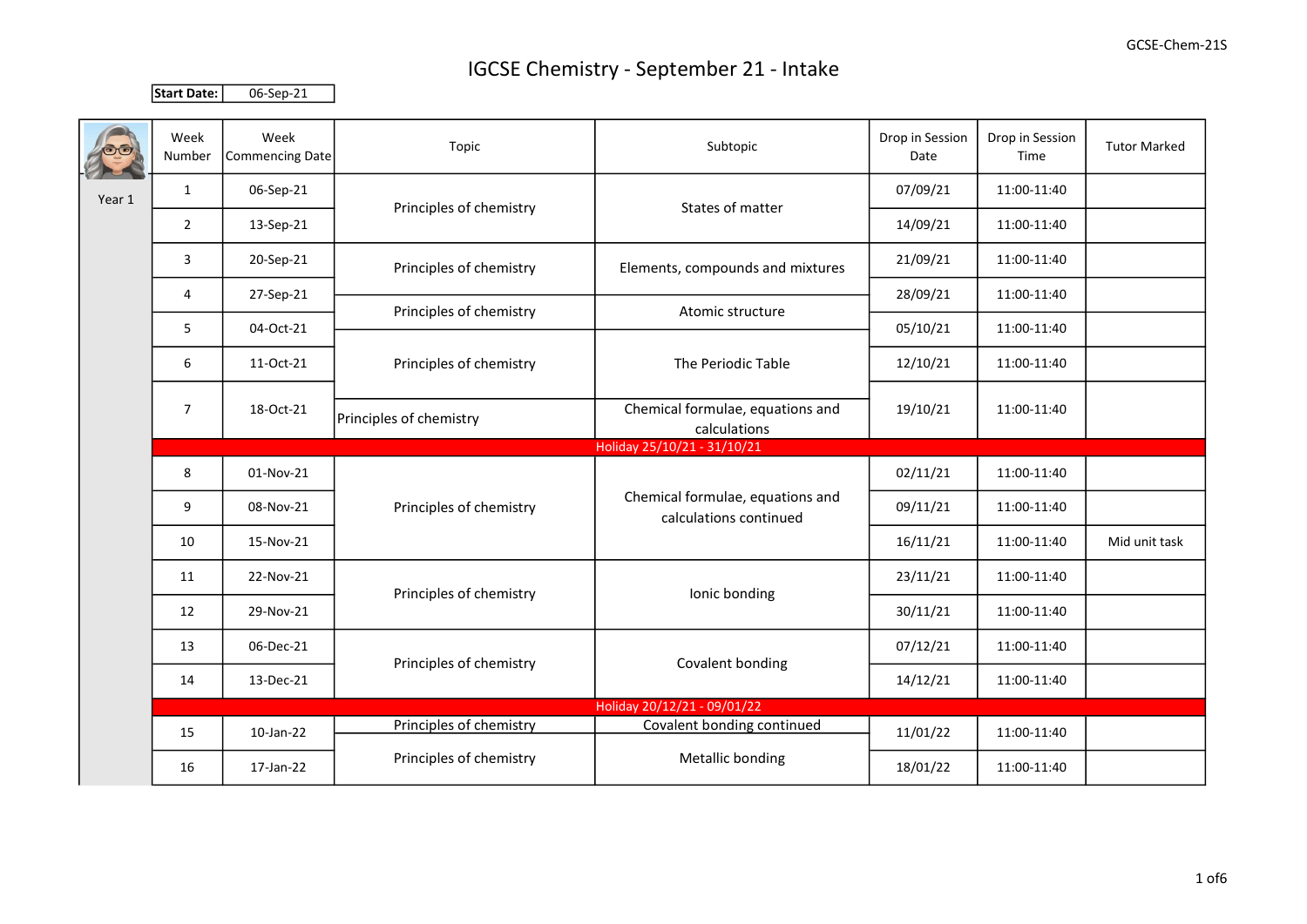|  | Week<br>Number              | Week<br>Commencing Date | Topic                                      | Subtopic                                                       | Drop in Session<br>Date | Drop in Session<br>Time | <b>Tutor Marked</b> |  |  |  |
|--|-----------------------------|-------------------------|--------------------------------------------|----------------------------------------------------------------|-------------------------|-------------------------|---------------------|--|--|--|
|  | 17                          | 24-Jan-22               | Principles of chemistry                    | Electrolysis                                                   | 25/01/22                | 11:00-11:40             |                     |  |  |  |
|  | 18                          | 31-Jan-22               |                                            | Group 1 (alkali metals) - lithium, sodium                      | 01/02/22                | 11:00-11:40             | End of unit task    |  |  |  |
|  |                             |                         | Inorganic chemistry                        | and potassium                                                  |                         |                         |                     |  |  |  |
|  | 19                          | 07-Feb-22               | Inorganic chemistry                        | Group 7 (halogens) - chlorine, bromine<br>and iodine           | 08/02/22                | 11:00-11:40             |                     |  |  |  |
|  |                             |                         |                                            | Holiday 14/2/22 - 20/02/22                                     |                         |                         |                     |  |  |  |
|  | 20                          | 21-Feb-22               | Inorganic chemistry                        | Group 7 (halogens) - chlorine, bromine<br>and iodine continued | 22/02/22                | 11:00-11:40             |                     |  |  |  |
|  | 21                          | 28-Feb-22               | Inorganic chemistry                        | Gases in the atmosphere                                        | 01/03/22                | 11:00-11:40             |                     |  |  |  |
|  | 22                          | 07-Mar-22               |                                            |                                                                | 08/03/22                | 11:00-11:40             |                     |  |  |  |
|  | 23                          | 14-Mar-22               | Inorganic chemistry<br>Inorganic chemistry | Reactivity series                                              | 15/03/22                | 11:00-11:40             |                     |  |  |  |
|  | 24                          | 21-Mar-22               |                                            |                                                                | 22/03/22                | 11:00-11:40             | Mid unit task       |  |  |  |
|  | 25                          | 28-Mar-22               |                                            | Extraction and uses of metals                                  | 29/03/22                | 11:00-11:40             |                     |  |  |  |
|  | Holiday 04/04/22 - 24/04/22 |                         |                                            |                                                                |                         |                         |                     |  |  |  |
|  | 26                          | 25-Apr-22               | Inorganic chemistry                        | Extraction and uses of metals continued                        | 26/04/22                | 11:00-11:40             |                     |  |  |  |
|  | 27                          | 02-May-22               | Inorganic chemistry                        | Acids, alkalis and titrations                                  | 03/05/22                | 11:00-11:40             |                     |  |  |  |
|  | 28                          | 09-May-22               | Inorganic chemistry                        |                                                                | 10/05/22                | 11:00-11:40             |                     |  |  |  |
|  | 29                          | 16-May-22               |                                            | Acids, bases and salt preparations                             | 17/05/22                | 11:00-11:40             |                     |  |  |  |
|  | 30                          | 23-May-22               | Inorganic chemistry                        | Chemical tests                                                 | 24/05/22                | 11:00-11:40             |                     |  |  |  |
|  |                             |                         |                                            | Holiday 30/05/21 - 05/06/22                                    |                         |                         |                     |  |  |  |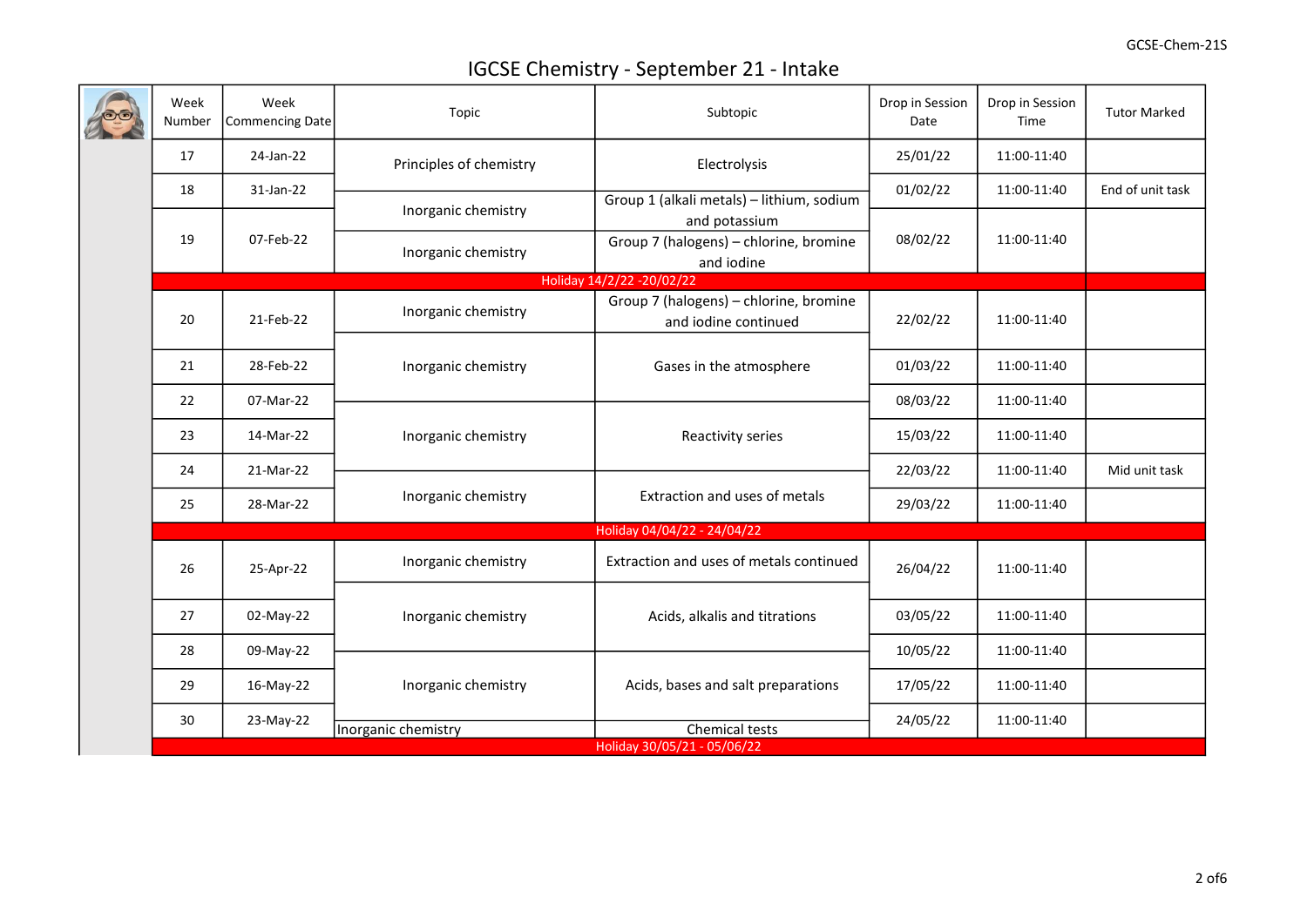|        | Week<br>Number   | Week<br><b>Commencing Date</b> | Topic               | Subtopic                            | Drop in Session<br>Date | Drop in Session<br>Time | <b>Tutor Marked</b> |
|--------|------------------|--------------------------------|---------------------|-------------------------------------|-------------------------|-------------------------|---------------------|
|        | 31               | 06-Jun-22                      | Inorganic chemistry | Chemical tests continued            | 07/06/22                | 11:00-11:40             |                     |
|        | 32               | 13-Jun-22                      |                     |                                     | 14/06/22                | 11:00-11:40             | End of unit task    |
|        | 33               | 20-Jun-22                      | Physical chemistry  | Energetics                          | 21/06/22                | 11:00-11:40             |                     |
|        | 34               | 27-Jun-22                      |                     |                                     | 28/06/22                | 11:00-11:40             |                     |
|        | 35               | 04-Jul-22                      | Physical chemistry  | Rates of reaction                   | 05/07/22                | 11:00-11:40             |                     |
|        | 36               | 11-Jul-22                      |                     |                                     | 12/07/22                | 11:00-11:40             |                     |
|        |                  |                                |                     | Holiday 18/07/22 -04/09/22          |                         |                         |                     |
| Year 2 | $\mathbf{1}$     | 05-Sep-22                      | Physical chemistry  | Rates of reaction continued         | 06/09/22                | 12:00-12:40             |                     |
|        | $\overline{2}$   | 12-Sep-22                      | Physical chemistry  | Reversible reactions and equilibria | 13/09/22                | 12:00-12:40             | End of unit task    |
|        | 3                | 19-Sep-22                      | Organic chemistry   | Introduction                        | 20/09/22                | 12:00-12:40             |                     |
|        | 4                | 26-Sep-22                      |                     |                                     | 27/09/22                | 12:00-12:40             |                     |
|        | 5                | 03-Oct-22                      | Organic chemistry   | Crude oil                           | 04/10/22                | 12:00-12:40             |                     |
|        | $\boldsymbol{6}$ | 10-Oct-22                      |                     |                                     | 11/10/22                | 12:00-12:40             |                     |
|        | $\overline{7}$   | 17-Oct-22                      | Organic chemistry   | Alkanes                             | 18/10/22                | 12:00-12:40             |                     |
|        |                  |                                |                     | Holiday 24/10/22 - 30/10/22         |                         |                         |                     |
|        | $\,$ 8 $\,$      | 31-Oct-22                      | Organic chemistry   | Alkanes                             | 01/11/22                | 12:00-12:40             |                     |
|        | $\boldsymbol{9}$ | 07-Nov-22                      | Organic chemistry   | Alkenes                             | 08/11/22                | 12:00-12:40             |                     |
|        | 10               | 14-Nov-22                      |                     | Alcohols                            | 15/11/22                | 12:00-12:40             | Mid unit task       |
|        | 11               | 21-Nov-22                      | Organic chemistry   |                                     | 22/11/22                | 12:00-12:40             |                     |
|        | 12               | 28-Nov-22                      | Organic chemistry   | Carboxylic acids                    | 29/11/22                | 12:00-12:40             |                     |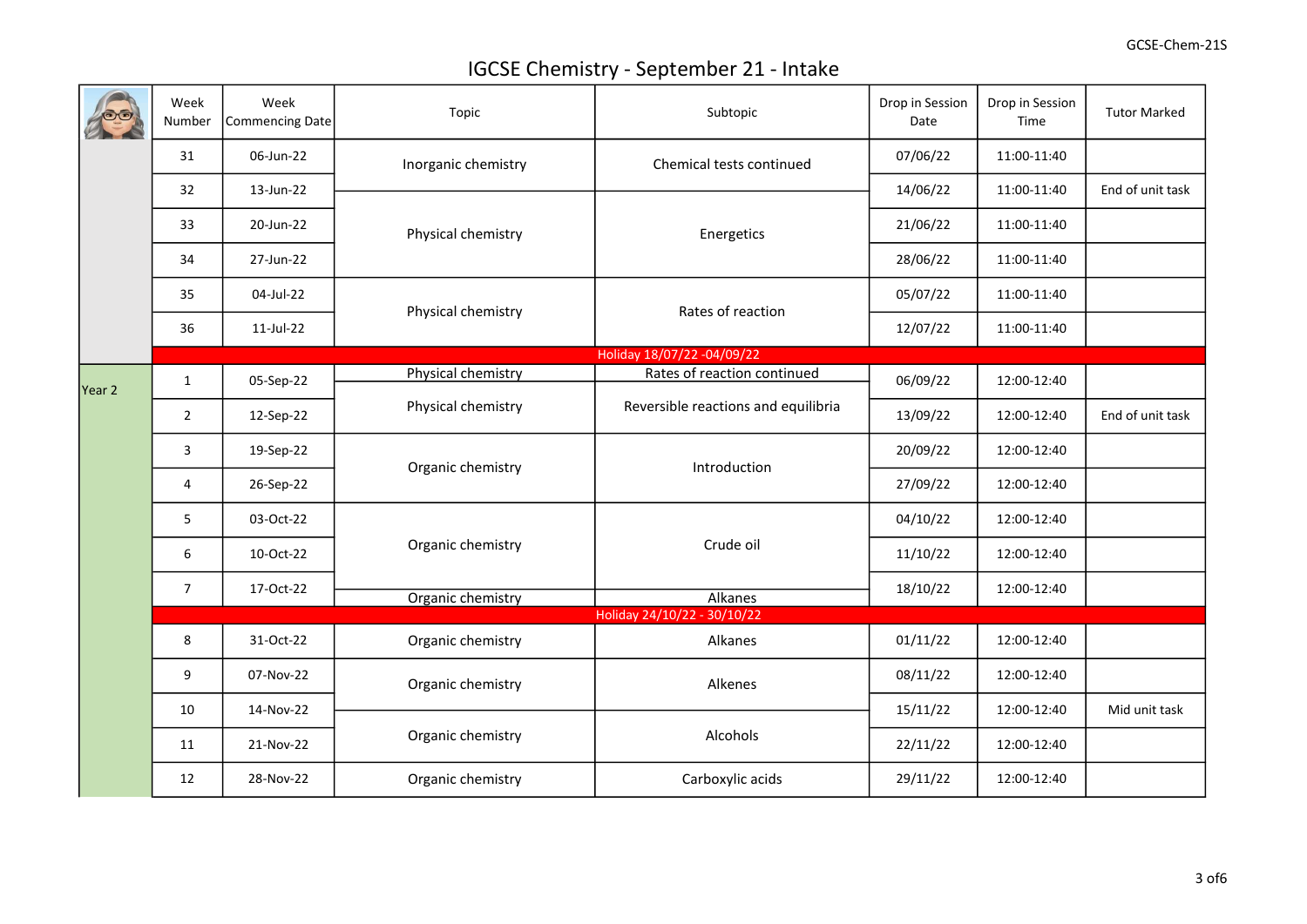|  | Week<br>Number              | Week<br>Commencing Date | Topic                   | Subtopic                                                           | Drop in Session<br>Date | Drop in Session<br>Time | <b>Tutor Marked</b> |  |  |  |
|--|-----------------------------|-------------------------|-------------------------|--------------------------------------------------------------------|-------------------------|-------------------------|---------------------|--|--|--|
|  | 13                          | 05-Dec-22               | Organic chemistry       | Esters                                                             | 06/12/22                | 12:00-12:40             |                     |  |  |  |
|  | 14                          | 12-Dec-22               | Organic chemistry       | Synthetic polymers                                                 | 13/12/22                | 12:00-12:40             |                     |  |  |  |
|  | Holiday 19/12/22 - 08/01/23 |                         |                         |                                                                    |                         |                         |                     |  |  |  |
|  | 15                          | 09-Jan-23               | Organic chemistry       | Synthetic polymers continued                                       | 10/01/23                | 12:00-12:40             |                     |  |  |  |
|  | 16                          | 16-Jan-23               | Principles of chemistry | States of matter - Recap                                           | 17/01/23                | 12:00-12:40             | End of unit task    |  |  |  |
|  |                             |                         | Principles of chemistry | Elements, compounds and mixtures -<br>Recap                        |                         | 12:00-12:40             |                     |  |  |  |
|  | 17                          | 23-Jan-23               | Principles of chemistry | Atomic structure - Recap                                           | 24/01/23                |                         |                     |  |  |  |
|  |                             |                         | Principles of chemistry | The Periodic Table - Recap                                         |                         |                         |                     |  |  |  |
|  |                             |                         | Principles of chemistry | Chemical formulae, equations and<br>calculations - Recap           | 31/01/23                |                         |                     |  |  |  |
|  | 18                          | 30-Jan-23               | Principles of chemistry | Ionic bonding - Recap                                              |                         | 12:00-12:40             |                     |  |  |  |
|  |                             |                         | Principles of chemistry | Covalent bonding - Recap                                           |                         |                         |                     |  |  |  |
|  |                             |                         | Principles of chemistry | Metallic bonding - Recap                                           |                         |                         |                     |  |  |  |
|  | 19<br>06-Feb-23             | Principles of chemistry | Electrolysis - Recap    | 07/02/23                                                           | 12:00-12:40             | Mock Exam               |                     |  |  |  |
|  |                             |                         | Inorganic chemistry     | Group 1 (alkali metals) - lithium, sodium<br>and potassium - Recap |                         |                         |                     |  |  |  |
|  |                             |                         |                         | Holiday 13/02/23 - 19/02/23                                        |                         |                         |                     |  |  |  |
|  |                             |                         | Inorganic chemistry     | Group 7 (halogens) - chlorine, bromine<br>and iodine - Recap       |                         |                         |                     |  |  |  |
|  | 20                          | 20-Feb-23               | Inorganic chemistry     | Gases in the atmosphere - Recap                                    | 21/02/23                | 12:00-12:40             |                     |  |  |  |
|  |                             |                         | Inorganic chemistry     | Reactivity series - Recap                                          |                         |                         |                     |  |  |  |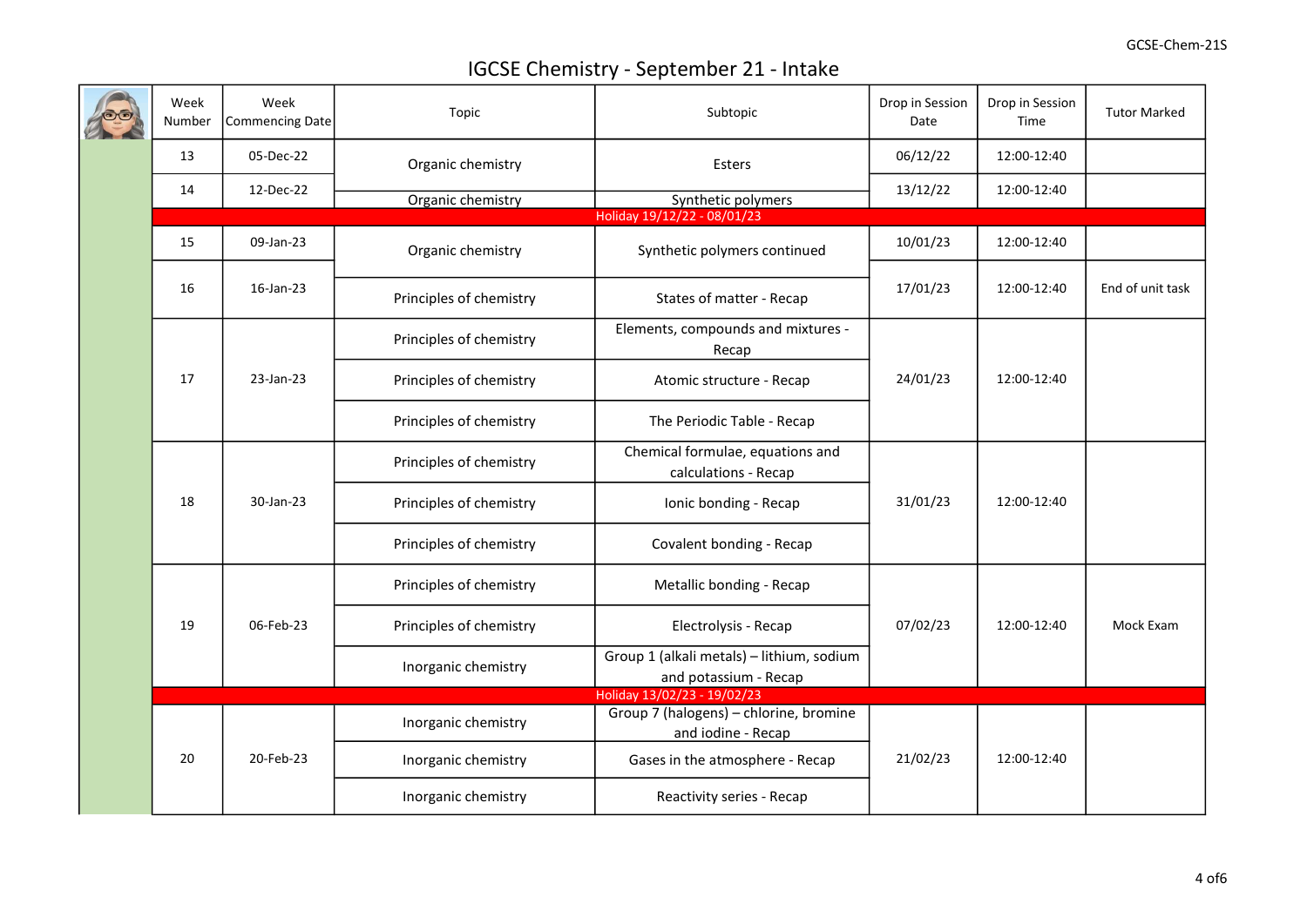|  | Week<br>Number  | Week<br>Commencing Date | Topic                                | Subtopic                                    | Drop in Session<br>Date | Drop in Session<br>Time | <b>Tutor Marked</b> |
|--|-----------------|-------------------------|--------------------------------------|---------------------------------------------|-------------------------|-------------------------|---------------------|
|  |                 |                         | Inorganic chemistry                  | Extraction and uses of metals - Recap       |                         |                         |                     |
|  | 21              | 27-Feb-23               | Inorganic chemistry                  | Acids, alkalis and titrations - Recap       | 28/02/23                | 12:00-12:40             |                     |
|  |                 |                         | Inorganic chemistry                  | Acids, bases and salt preparations - Recap  |                         |                         |                     |
|  |                 |                         | Inorganic chemistry                  | Chemical tests - Recap                      |                         | 12:00-12:40             |                     |
|  | 22              | 06-Mar-23               | Physical chemistry                   | Energetics - Recap                          | 07/03/23                |                         |                     |
|  |                 |                         | Physical chemistry                   | Rates of reaction - Recap                   |                         |                         |                     |
|  |                 |                         | Physical chemistry                   | Reversible reactions and equilibria - Recap |                         |                         |                     |
|  | 23<br>13-Mar-23 | Organic chemistry       | Introduction - Recap                 | 14/03/23                                    | 12:00-12:40             |                         |                     |
|  |                 |                         | Organic chemistry                    | Crude oil - Recap                           |                         |                         |                     |
|  |                 | 20-Mar-23               | Organic chemistry                    | Alkanes - Recap                             |                         |                         |                     |
|  | 24              |                         | Organic chemistry                    | Alkenes - Recap                             |                         |                         |                     |
|  |                 |                         | Organic chemistry                    | Alcohols - Recap                            |                         |                         |                     |
|  |                 |                         | Organic chemistry                    | Carboxylic acids - Recap                    |                         | 12:00-12:40             |                     |
|  | 25              | 27-Mar-23               | Organic chemistry                    | Esters - Recap                              | 31/03/23                |                         |                     |
|  |                 |                         | Organic chemistry                    | Synthetic polymers - Recap                  |                         |                         |                     |
|  |                 |                         |                                      | Holiday 03/04/21-23/04/23                   |                         |                         |                     |
|  | 26              | 24-Apr-23               |                                      |                                             |                         |                         |                     |
|  | 27              | 01-May-23               |                                      |                                             |                         |                         |                     |
|  | 28              | 08-May-23               | Exam period / self directed revision |                                             |                         |                         |                     |